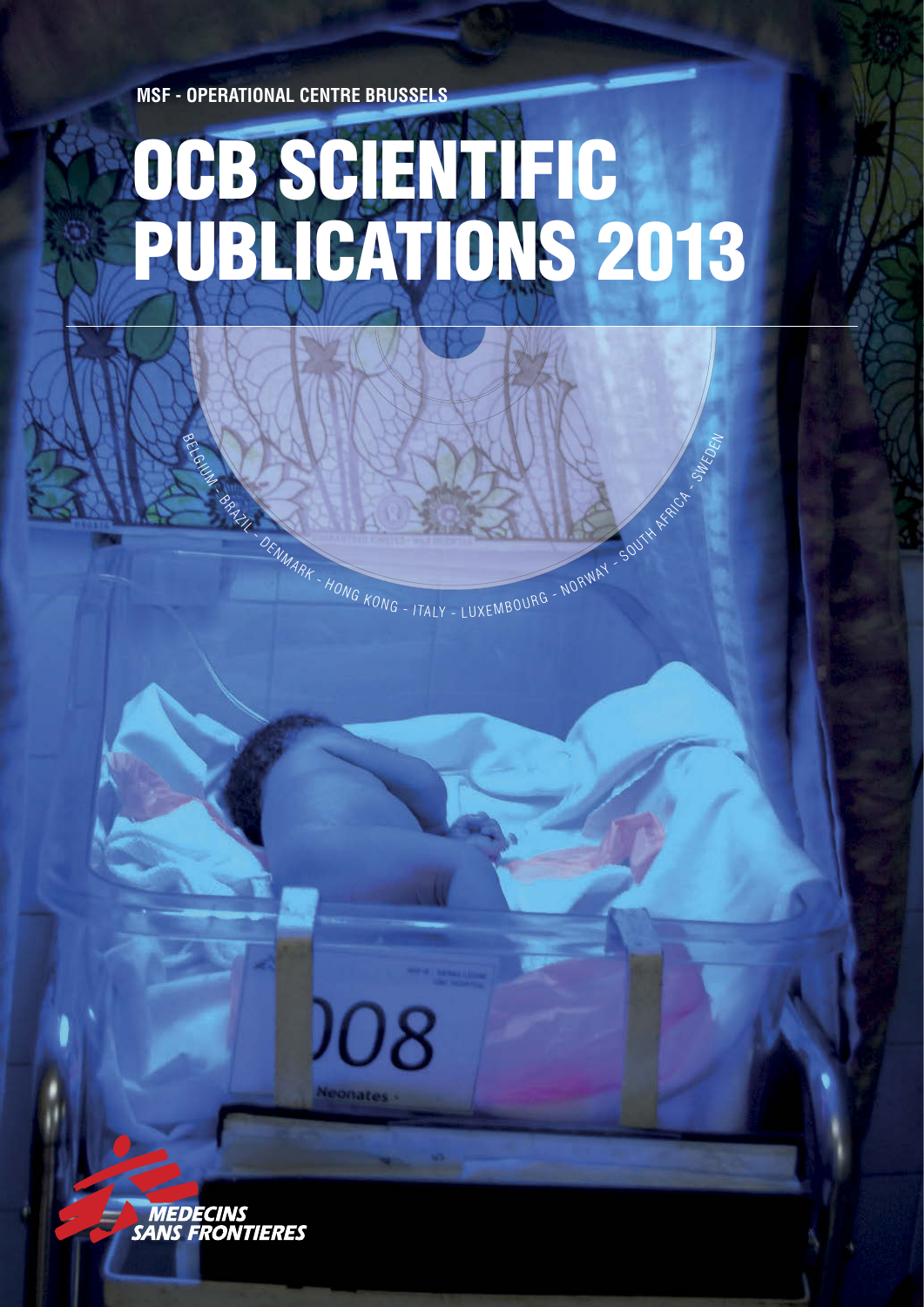#### **For further information and copies:**

Dr Rony Zachariah Médecins Sans Frontières Medical Department Luxembourg Operational Research unit (LuxOR) 68, rue de Gasperich L-1617 Luxembourg rony.zachariah@brussels.msf.org Tel : +352 33 25 15 - 201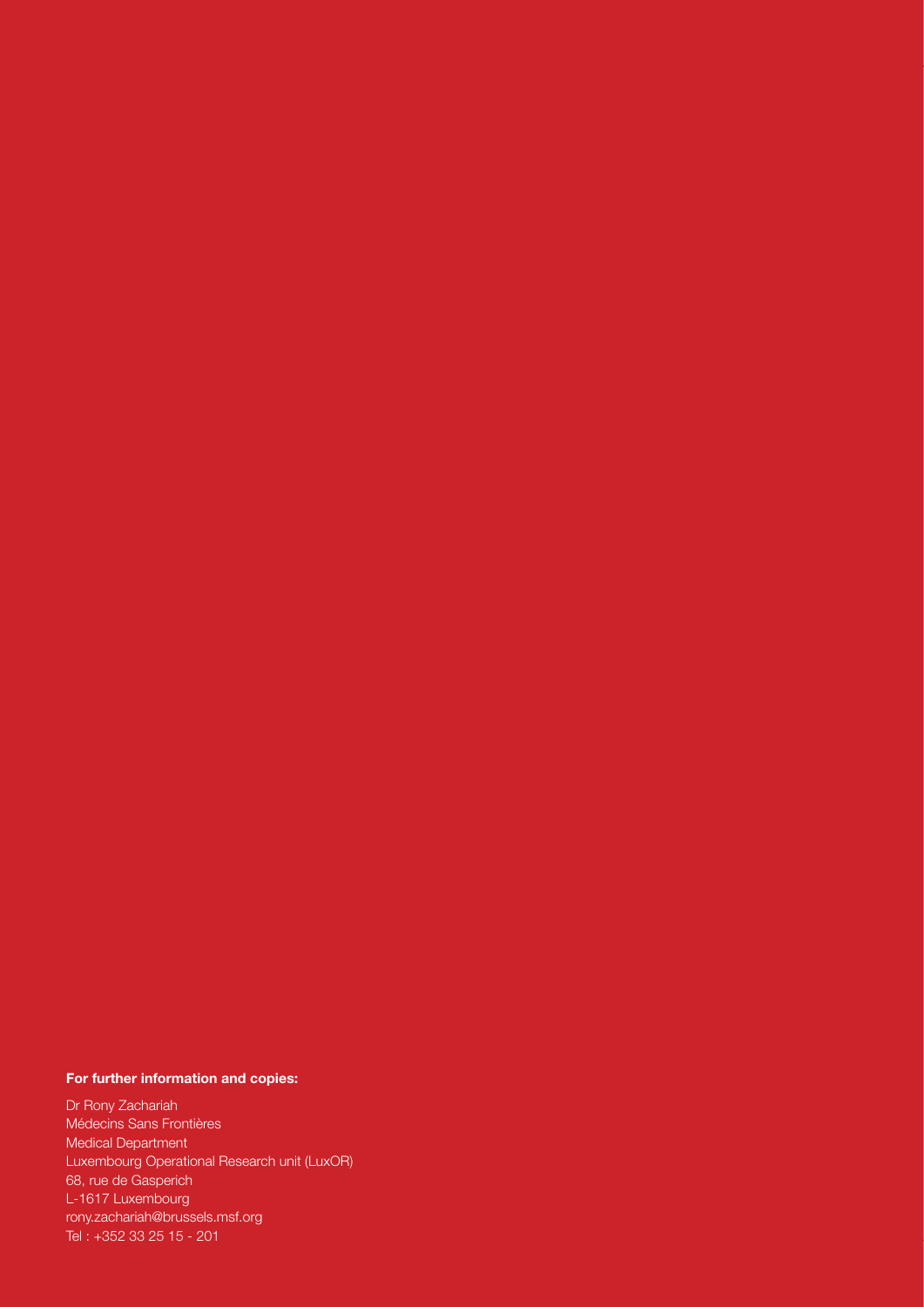# **FOREWORD**

Operational research in MSF is about the "science of implementation". It helps bridge a gap between knowledge that is generated and how we effectively apply this knowledge into practice in diverse contexts.

A scientific publication is an important indicator of a successfully completed research study. The associated peer-review process improves the quality as well as scientific credibility.

However, publications are not the endpoint for operational research in an implementing organisation such as MSF. They serve as a useful tool for advocacy to change and are the beginning of the process to change policy and practice and ultimately improve the care we provide to our beneficiaries.

I am delighted to present this collection of MSF-OCB associated publications for the year 2013.

MSF OCB published 101 manuscripts, covering 12 broad medical topics. A considerable proportion of these publications were generated through SORT IT (Structured operational Research Training Initiative), a capacity building partnership program aimed at implementers and which has been a key element in diversifying the operational research portfolio.

All publications in this booklet are available in the attached CD and are also available free and online, at the MSF scientific web site: http://fieldresearch.msf.org.

I would like to express my gratitude and appreciation to all those in the field, headquarters and particularly to all our collaborating partners and donors for their continued support.

**Bertrand Draguez**

Medical Director MSF Operational centre Brussels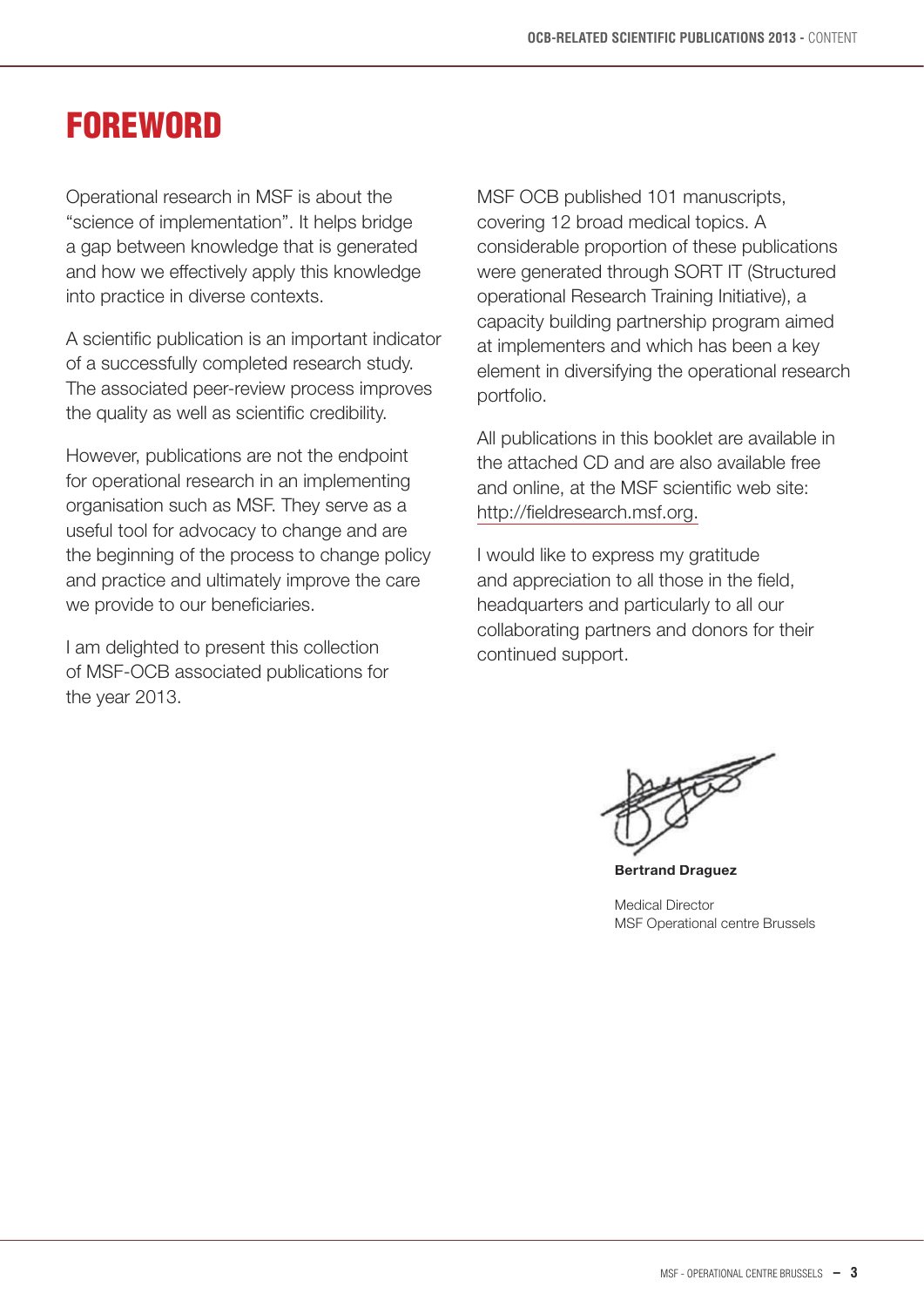#### 1. Operational Research



- **1. State of the art**: Kumar AMV, Naik B, Guddemane DK, Bhat P, Wilson N, Sreenivas AN, et al. *Efficient, [quality-assured data capture in operational research](http://www.ingentaconnect.com/content/iuatld/pha/2013/00000003/00000001/art00017?token=005a180ea304e84a6e586546243142427c6b795d5870345f2e5e4e2663433b393f6a333f25663dba753f09ab18)  through innovative use of open-access technology*. Public Health Action. 2013;3(1):60-2.
- **2. State of the art**: Demez C, Zachariah R, Reid T, Harries AD. Oh no! Power out, internet down! *Two challenges in [running training courses in low- and middle-income](http://fieldresearch.msf.org/msf/handle/10144/303530?mode=full)  countries*. Public Health Action. 2013;3(2):96.
- **3. Viewpoint**: Zachariah R, Reid T, Van den Bergh R, Dahmane A, Kosgei RJ, Hinderaker SG, et al. *Applying the ICMJE authorship criteria to operational [research in low-income countries: the need to engage](http://fieldresearch.msf.org/msf/bitstream/10144/295237/1/Zachariah%20Applying%20the%20ICMJE%20authorship%20criteria%20to%20operational%20research%20in%20low-income%20countries.pdf)  programme managers and policy makers*. Trop Med Int Health. 2013;18(8):1025-8.
- **4. Viewpoint comment on 3**: Cairncross S, van Asten H, [Jaffar S, Junghanss T, Meyer CG, Van der Stuyft P.](http://onlinelibrary.wiley.com/doi/10.1111/tmi.12174/full)  *The ICMJE authorship criteria: a response from the editors*. Trop Med Int Health. 2013;18(10):1162-3.
- **5. Viewpoint comment on 4**: Zachariah R, Reid T, [Van den Bergh R, Kumar AMV, Tayler-Smith K, Khogali M,](http://fieldresearch.msf.org/msf/handle/10144/295237)  et al. RE: *Applying the ICMJE authorship criteria to operational research in low-income countries: the need to engage programme managers and policy makers by Zachariah et al*. Trop Med Int Health. 2014;19(1):129-30.
- **6. Viewpoint comment on 3**: Briët OJT, Smith TA. Response to *Applying the ICMJE authorship criteria to operational research in low-income countries: the need to engage [programme managers and policy makers' by Zachariah](http://onlinelibrary.wiley.com/doi/10.1111/tmi.12213/full)  et al.*Trop Med Int Health. 2014;19(1):128.
- **7. Viewpoint**: Satyanarayana S, Kumar AMV, Wilson N, Kapur A, Harries AD, Zachariah R. *Taking on the [diabetes-tuberculosis epidemic in India: paving the](http://fieldresearch.msf.org/msf/handle/10144/314678)  way through operational research*. Public Health Action. 2013;3(S1):S1-2.
- **8. Viewpoint:** Oladimeji O, Isaakidis P, Zachariah R, [Hinderaker SG, Koghali M, van Griensven J, et al.](http://fieldresearch.msf.org/msf/handle/10144/305799) *Oops, what about ethics?* Public Health Action. 2013;3(3):253-4. **(Union-MSF course student)**
- **9. Viewpoint**: Harries AD, Kumar AMV, Satyanarayana S, Bissell K, Hinderaker SG, Edginton M, et al. *References [for scientifi c papers: why not standardise to one global](http://fieldresearch.msf.org/msf/handle/10144/305798)  style?* Public Health Action. 2013;3(3):255-7.
- **10. Viewpoint**: Harries AD, Zachariah R, Maher D. *The power [of data: using routinely collected data to improve public](http://fieldresearch.msf.org/msf/handle/10144/302227)  health programmes and patient outcomes in low and middle-income countries.* Trop Med Int Health. 2013;18(9):1154-6.
- **11. Original research:** Kumar AMV, Satyanarayana S, Wilson N, Zachariah R, Harries AD. *Operational research [capacity building in Asia: innovations, successes and](http://fieldresearch.msf.org/msf/handle/10144/305821?mode=full)  challenges of a training course.* Public Health Action. 2013;3(2):186-8.

## 2. Health Systems & Health Policy



- **12. Original research**: Basnet R, Shrestha BR, Nagaraja SB, Basnet B, Satyanarayana S, Zachariah R. *Universal health [coverage in a regional Nepali hospital: who is exempted](http://fieldresearch.msf.org/msf/handle/10144/295276)  from payment?* Public Health Action. 2013;3(1):90-2. **(Union-MSF course student)**
- **13. Original research**: Kumar R, Chauhan G, Satyanarayana S, Lal P, Singh RJ, Wilson NC. *Assessing compliance [to smoke-free legislation: results of a sub-national survey](http://www.who-seajph.org/article.asp?issn=2224-3151;year=2013;volume=2;issue=1;spage=52;epage=56;aulast=kumar)  in Himachal Pradesh, India.* WHO S-E Asia J Publ Health. 2013;2(1):52-6. **(Union-MSF course student)**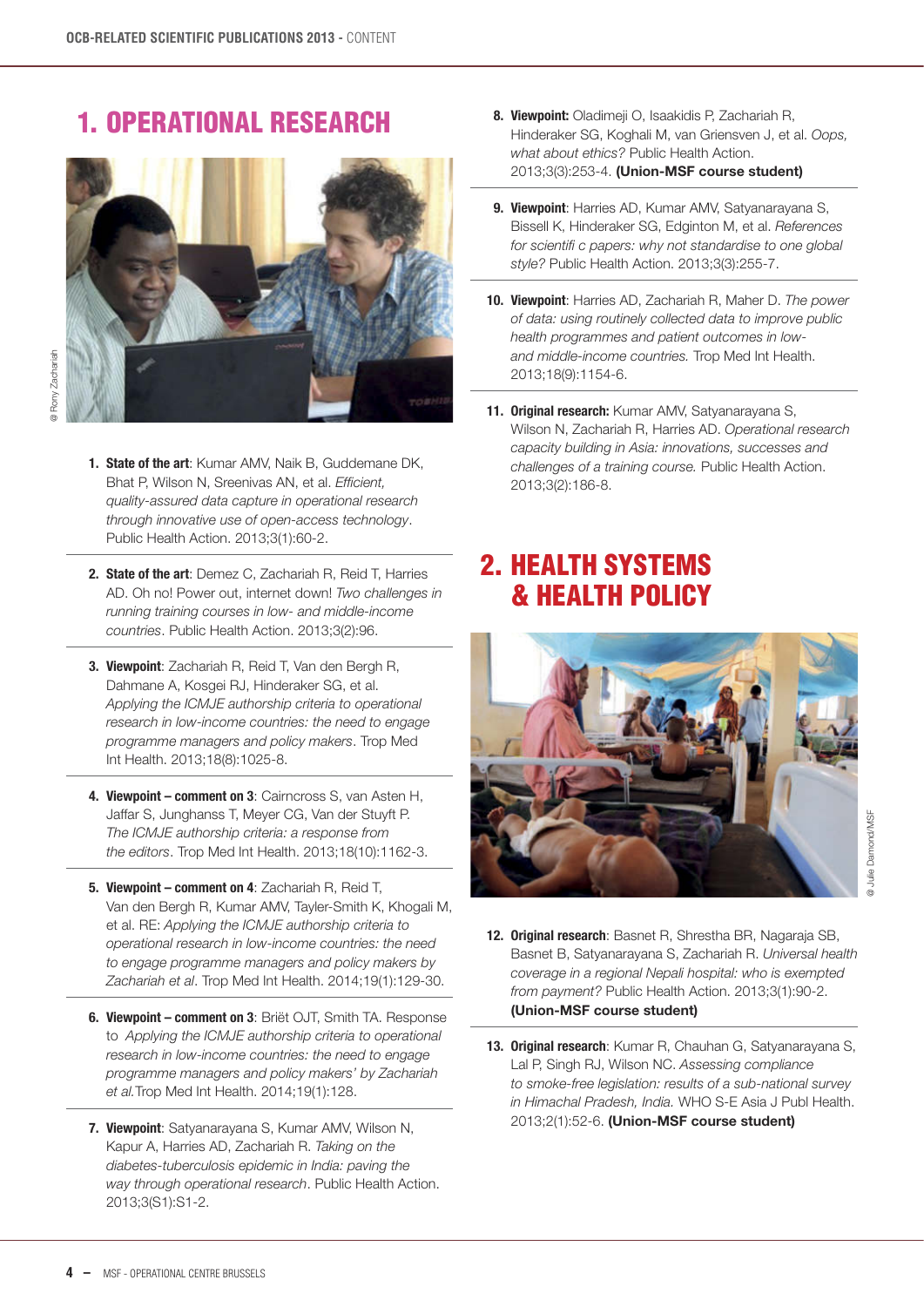### 3. Health Programme **MONITORING & MANAGEMENT**



- **14. Review**: Decroo T, Rasschaert F, Telfer B, Remartinez D, Laga M, Ford N. *Community-based antiretroviral therapy [programs can overcome barriers to retention of patients](http://fieldresearch.msf.org/msf/handle/10144/302801)  and decongest health services in sub-Saharan Africa: a systematic review.* Int Health. 2013;5(3):169-79.
- **15. State of the art**: Benoît A. *New roots for rural health: [challenging unequal access in South Africa.](http://www.msf.org/sites/msf.org/files/musina_new-roots-for-rural-health_south-africa.pdf) The Musina model of care 2013*. MSF South Africa. 2013;1-12.
- **16. Original research**: Estill J, Egger M, Blaser N, Vizcaya LS, Garone D, Wood R, et al. *Cost-effectiveness of point-of [care viral load monitoring of ART in resource-limited](http://fieldresearch.msf.org/msf/handle/10144/302803?mode=full)  settings: Mathematical modelling study.* AIDS. 2013;27(9):1483-92.
- **17. Original research**: Islam S, Harries AD, Malhotra S, Zaman K, Husain A, Islam A, Ahmed F. *Training of [community healthcare providers and TB case detection](http://www.biomedcentral.com/1471-2458/15/52)  in Bangladesh.* Int Health. 2013;5(3):223-7.
- **18. Original research**: Aiyub S, Linh NN, Tayler-Smith K, Khogali M, Bissell K. *Nurses graduating in Fiji between [2001 and 2010: sufficient supply for Fiji's health service](http://fieldresearch.msf.org/msf/handle/10144/303538)  demands?* Public Health Action. 2013;3(1):63-7. **(Union-MSF course student)**
- **19. Original research**: Patten GEM, Wilkinson L, Conradie K, Isaakidis P, Harries AD, Edginton M, et al. *Impact on ART initiation of point-of-care CD4 testing at HIV diagnosis [among HIV-positives youth in Khayelitsha, South Africa.](http://www.ncbi.nlm.nih.gov/pmc/articles/PMC3702919/)* J Int AIDS Soc. 2013;16:18518. **(Union-MSF course student)**
- **20. Original research**: Shah SK, Kumar AMV, Dogar OF, Khan MA, Qadeer E, Tahseen S, et al. *Xpert® MTB/RIF [under routine conditions in diagnosing pulmonary](http://fieldresearch.msf.org/msf/handle/10144/303539)  tuberculosis: a study in two hospitals in Pakistan.* 2013;3(1):20-2. **(Union-MSF course student)**
- **21. Original research**: Singogo E, Kanike E, van Lettow M, [Cataldo F, Zachariah R, Bissell K, Harries AD.](http://onlinelibrary.wiley.com/doi/10.1111/tmi.12132/full) *Village registers for vital registration in rural Malawi.* Trop Med Int Health. 2013;18(8):1021-4. **(Union-MSF course student)**
- **22. Original research**: Kilale AM, Ngowi BJ, Mfinanga GS, Egwaga S, Doulla B, Kumar AMV, et al. *Are sputum samples of retreatment tuberculosis reaching the [reference laboratories? A 9-year audit in Tanzania.](http://www.ingentaconnect.com/content/iuatld/pha/2013/00000003/00000002/art00016)* Public Health Action. 2013;3(2):156-9. **(Union-MSF course student)**
- **23. Original research**: Mlilo N, Sandy C, Harries AD, Kumar AMV, Masuka N, Nyathi B, et al. *Does the type [of treatment supporter infl uence tuberculosis treatment](http://www.ingentaconnect.com/content/iuatld/pha/2013/00000003/00000002/art00016)  outcomes in Zimbabwe?* Public Health Action. 2013;3(2):146-8. **(Union-MSF course student)**
- **24. Original research**: Shastri S, Satyanarayana S, [Nagaraja SB, Kumar AMV, Rewan B, Harries AD,](http://www.ncbi.nlm.nih.gov/pmc/articles/PMC3756231/)  Zachariah R. *The journey to antiretroviral therapy in Karnataka, India: who was lost on the road?* Int J AIDS Soc. 2013;6:18502. **(Union-MSF course student)**
- **25. Original research**: Shastri S, Boregowda PH, Rewari BB, Tanwar S, Shet A, Kumar AMV. *Scaling up antiretroviral [treatment services in Karnataka, India: impact on CD4](http://journals.plos.org/plosone/article?id=10.1371/journal.pone.0072188)  counts of HIV-infected people.* PLoS One. 2013;8(8):e72188. **(Union-MSF course student)**
- **26. Original research**: Decroo T, LaraJ, Rasschaert F, [Bermudez-Asa EH, Couto A, Candrinho B, et al.](http://www.sciencedomain.org/abstract/2418) *Scaling up community ART groups in Mozambique.* Int STD Res Rev. 2013;1(2):49-59.
- **27. Original research**: Estill J, Egger M, Johnson LF, Gsponer T, Wandeler G, Davies M-A, et al. *Monitoring [of Antiretroviral Therapy and Mortality in HIV Programmes](http://journals.plos.org/plosone/article?id=10.1371/journal.pone.0057611)  in Malawi, South Africa and Zambia: Mathematical Modelling Study.* Plos One. 2013;8(2):e57611.
- **28. Original research:** Garone DB, Conradie K, Patten G, Cornell M, Goemaere E, Kunene J, et al. *High rate of [virological re-suppression among patients failing second](http://fieldresearch.msf.org/msf/handle/10144/311639)  line antiretroviral therapy following enhanced adherence support: A model of care in Khayelitsha, South Africa.* S Afr J HIV Med. 2013;14(4):166-9.
- **29. Original research**: Gungowo H, Zachariah R, Bissell K, Ndebele W, Moyo J, Mutasa-Apollo T. *A 'one-stop shop' [approach in antenatal care: does this improve](http://fieldresearch.msf.org/msf/handle/10144/314679?mode=full)  antiretroviral treatment uptake in Zimbabwe?* Public Health Action. 2013;3(4): 282-5. **(Union-MSF course student)**
- **30. Original research**: van Soelen N, duPreez K, van Wyk SS, [Mandalakas AM, Enarson DA, Reid AJ, Hesseling AC.](http://fieldresearch.msf.org/msf/handle/10144/311692)  *Does an Isoniazid Prophylaxis Register Improve Tuberculosis Contact Management in South African Children?* Plos One. 2013;8(12):e80803. **(Union-MSF course student)**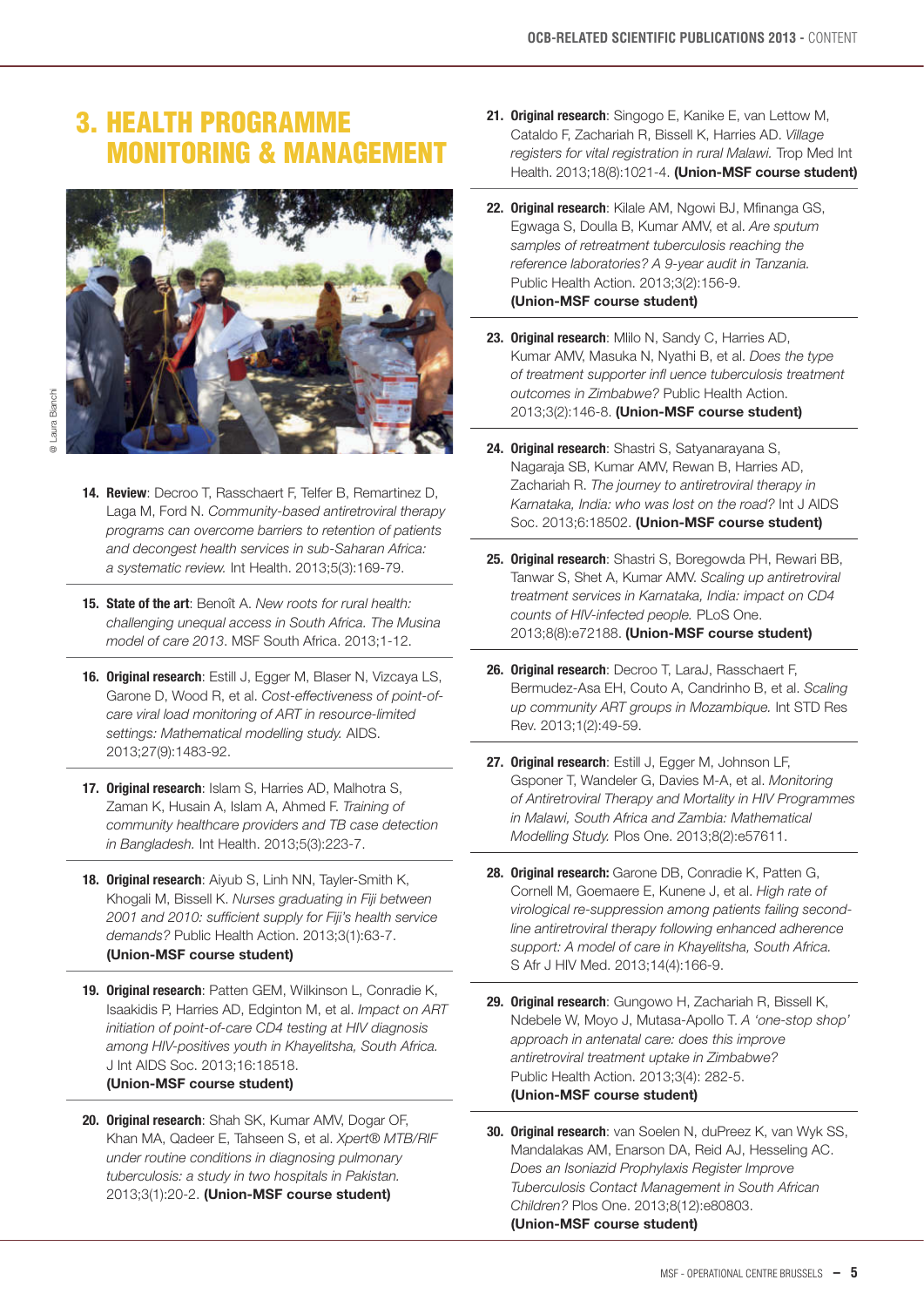#### 4.HIV



- **31. Review**: [Harries AD, Zachariah R. AIDS Review.](http://www.theunion.org/what-we-do/research/recent-research-update/viewpoint-opinion-and-review-papers-all-topics)  Africa Health. 2013:41-2.
- **32. Review**: Ford N, Shubber Z, Saranchuk P, Pathai S, Durier N, O'Brien DP, et al. *Burden of HIV-related [cytomegalovirus retinitis in resource-limited settings:](http://cid.oxfordjournals.org/content/57/9/1351.full.pdf+html?ijkey=56xnta/hm44ta&keytype=ref&siteid=cid)  a systematic review.* Clin Infect Dis. 2013;57(9):1351-61.
- **33. Original research**: Hoffmann CJ, Schomaker M, Fox MP, Mutevedzi P, Giddy J, Prozesky H, et al. *CD4 count slope [and mortality in HIV-infected patients on antiretroviral](http://www.ncbi.nlm.nih.gov/pmc/articles/PMC3655761/)  therapy: multicohort analysis from South Africa.* J Acquir Immune Defic Syndr. 2013;63:34-41.
- **34. Original research**: Johnson LF, Mossong J, Dorrington M, Hoffmann CJ, Keiser O, Fox MP, et al. *Life Expectancies [of South African Adults Starting Antiretroviral Treatment:](http://fieldresearch.msf.org/msf/handle/10144/295270?mode=full)  Collaborative Analysis of Cohort Studies.* PLoS Med. 2013;10(4):e1001418.
- **35. Original research**: Maskew M, Fox MP, van Cutsem G, Chu K, MacPhail P, Boulle A, et al. *Treatment Response  [and Mortality among Patients Starting Antiretroviral](http://fieldresearch.msf.org/msf/handle/10144/303529)*

#### *Therapy*

 *with and without Kaposi Sarcoma: A Cohort Study.* PLoS One. 2013;8(6):e64392.

**36. Original research**: Mwinjiwa E, Isaakidis P, Van den Bergh R,

 Harries AD, Bezanson KD, Beyene T, et al. *Burden,  [characteristics, management and outcomes of HIV](http://fieldresearch.msf.org/msf/handle/10144/302230?mode=full)infected* 

> *patients with Kaposi's sarcoma in Zomba, Malawi.* Public Health Action. 2013;3(2):180-5. **(Union-MSF course student)**

**37. Original research**: Pannus P, Fajardo E, Metcalf C, Coulborn RM, Durán LT, Bygrave H, et al. *Pooled HIV-1  [Viral Load Testing Using Dried Blood Spots to Reduce](http://fieldresearch.msf.org/msf/handle/10144/305934)  the Cost of Monitoring Antiretroviral Treatment in a Resource-Limited Setting.* J Acquir Immune Defic Syndr. 2013;64:134-7.

- **38. Original research**: Bohlius J, Valeri F, Maskew M, Prozesky H, Chimbetete C, Lumano-Mulenga P, et al. *[Incidence of Kaposi Sarcoma in HIV-infected patients –](http://www.infectagentscancer.com/content/7/s1/o20)  a prospective multi-cohort study from Southern Africa.* Infectious Agents and Cancer. 2012;7(S1):O20. **(Oral presentation)**
- **39. Original research**: Barnett W, Patten G, Kerschberger B, Conradie K, GaroneDB, van Cutsem G, Colvin CJ. *[Perceived adherence barriers among patients failing](http://fieldresearch.msf.org/msf/handle/10144/311640)  second-line antiretroviral therapy in Khayelitsha, South Africa.* S Afr J HIV Med. 2013;14(4):170-6.

#### 5. HIV/Tuberculosis Co-infection



- **40. Viewpoint**: Saranchuk P, Bedelu M, Heiden D. *[Retinal examination can help identify disseminated](http://fieldresearch.msf.org/msf/handle/10144/269612)  tuberculosis in patients withHIV/AIDS.* Clin Infect Dis. 2013;56:310-1.
- **41. Original research**: Fenner L, Reid SE, Fox MP, Garone D, Wellington M, Prozesky H, et al. *Tuberculosis and the risk [of opportunistic infections and cancers in HIV-infected](http://fieldresearch.msf.org/msf/handle/10144/283352)  patients starting ART in Southern Africa.* Trop Med Int Health. 2013;18(2):194-8.
- **42. Original research**: Isaakidis P, Paryani R, Khan S, Mansoor H, Manglani M, Valiyakath A, et al. *Poor [Outcomes in a Cohort of HIV-Infected Adolescents](http://fieldresearch.msf.org/msf/handle/10144/305744)  Undergoing Treatment for Multidrug-Resistant Tuberculosis in Mumbai, India.* PLoS One. 2013;8(7):e68869.
- **43. Original research**: Mehta S, Mansoor H, Khan S, Saranchuk P, Isaakidis P. *Ocular inflammatory disease [and ocular tuberculosis in a cohort of patients co-infected](http://www.biomedcentral.com/1471-2334/13/225)  with HIV andmultidrug-resistant tuberculosis in Mumbai, India: a cross-sectional study.* BMC Infect Dis. 2013;13:225.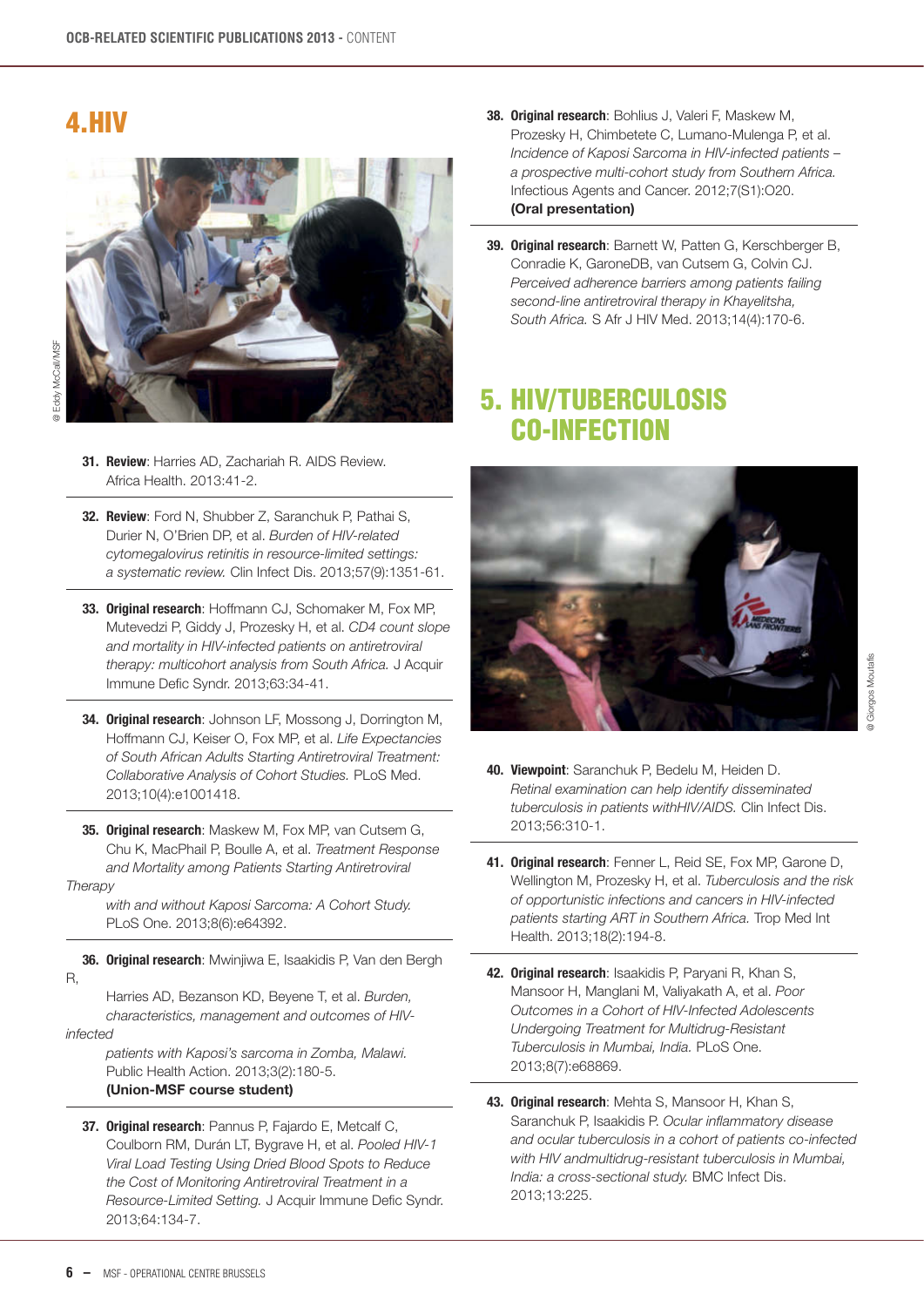- **44. Original research**: Isaakidis P, Rangan S, Pradhan A, Ladomirska J, Reid T, Kielmann K. *'I cry every day': [experiences of patients co-infected with HIV and](http://fieldresearch.msf.org/msf/handle/10144/303292)  multidrug-resistant tuberculosis.* Trop Med Int Health. 2013;18(9):1128-33.
- **45. Original research**: Andries A, Isaakidis P, Das M, Khan S, Paryani R, Desai C,et al. *High Rate of Hypothyroidism [in Multidrug-Resistant Tuberculosis Patients Co-Infected](http://fieldresearch.msf.org/msf/handle/10144/305842)  with HIV in Mumbai, India.* PLoS One. 2013;8(10):e78313.
- **46. Original research**: Laureillard D, Marcy O, Madec Y, Chea S, Chan S, Borand L, et al. *Paradoxical tuberculosis-associated immune reconstitution [inflammatory syndrome after early initiation of antiretroviral](http://fieldresearch.msf.org/msf/handle/10144/322813)  therapy in a randomized clinical trial.* AIDS. 2013;27:2577-86.
- **47. Original research**: Palanivel C, Kumar AMV, Mahalakshmi T, Govindarajan S, Claassens M, Satyanarayana S, et al. *Uptake of HIV testing and HIV [positivity among presumptive tuberculosis patients at](http://www.ingentaconnect.com/content/iuatld/pha/2013/00000003/00000003/art00008)  Puducherry, South India. Public Health Action. 2013;3(3):220-3.* **(Union-MSF course student)**

### 6. Tuberculosis (including drug-resistant tuberculosis)



- 
- **48. State of the art**: Brigden G, Nyang'wa B-T, du Cros P, Varaine F, Hughes J, Rich M, et al. *Principles for [designing future regimens for multidrug-resistant](http://www.msf.org/article/principles-designing-future-regimens-multidrug-resistant-tuberculosis)  tuberculosis.* Bull World Health Organ. 2014;92:68-74.
- **49. Original research**: Ananthakrishnan R, Kumar K, [Ganesh M, Kumar AMV, Krishnan N, Swaminathan S,](http://www.ncbi.nlm.nih.gov/pmc/articles/PMC3704605/)  et al. *The Profile and Treatment Outcomes of the Older (Aged 60 Years and Above) Tuberculosis Patients in Tamilnadu, South India.* PLoS One. 2013;8(7):e67288. **(Union-MSF course student)**
- **50. Original research**: Khogali M, Tayler-Smith K, Zachariah R, Gbane M, Zimble S, Weyeyso T, Harries AD. *Diagnosis of [pulmonary tuberculosis in a pastoralist population in](http://fieldresearch.msf.org/msf/handle/10144/302752)  Ethiopia: are three sputum specimens needed?* Trop Med Int Health. 2013;18(5):632-5.
- **51. Original research**: Ade S, Harries AD, Trébucq A, Hinderaker SG, Ade G, Agodokpessi G, et al. *The burden [and outcomes of childhood tuberculosis in Cotonou,](http://fieldresearch.msf.org/msf/handle/10144/303535)  Benin.* Public Health Action. 2013;3(1):15-9. **(Union-MSF course student)**
- **52. Original research**: Jamtsho T, Harries AD, Malhotra S, Wangchuk D, Dophu U, Dorji T, Dendup T. *The burden [and treatment outcomes of extra-pulmonary tuberculosis](http://fieldresearch.msf.org/msf/handle/10144/303537)  in Bhutan.* Public Health Action. 2013;3(1):38-42. **(Union-MSF course student)**
- **53. Original research**: Dendup T, Dorji T, Edginton M, Kumar AMV, Wangchuk D, Dophu U, et al. *Childhood [tuberculosis in Bhutan: profile and treatment outcomes.](http://www.ingentaconnect.com/content/iuatld/pha/2013/00000003/00000001/art00006?token=0052102e437a63736a6f354779213e662525532e3e6f644a467c79675d7c4e72477006585343b25b3c)* Public Health Action. 2013;3(1):11-4. **(Union-MSF course student)**
- **54. Original research**: Jayakody W, Harries AD, Malhotra S, de Alwis S, Samaraweera S, Pallewatta N. *Characteristics [and outcomes of tuberculosis patients who fail to smear](http://www.ingentaconnect.com/content/iuatld/pha/2013/00000003/00000001/art00010)  convert at two months in Sri Lanka.* Public Health Action. 2013;3(1):26-30. **(Union-MSF course student)**
- **55. Original research**: Nakanwagi-Mukwaya A, Reid AJ, [Fujiwara PI, Mugabe F, Kosgei RJ, Tayler-Smith K, et al.](http://www.ingentaconnect.com/content/iuatld/pha/2013/00000003/00000002/art00015)  *Characteristics and treatment outcomes of tuberculosis retreatment cases in three regional hospitals, Uganda.* Public Health Action. 2013;3(2):149-55. **(Union-MSF course student)**
- **56. Original research**: Ade S, Trébucq A, Harries AD, Affolabo D, Ade G, Agodokpessi G, et al. *MDR-TB [treatment needs in patients previously treated for TB](http://www.ingentaconnect.com/content/iuatld/pha/2013/00000003/00000002/art00017)  in Cotonou, Benin.* Public Health Action. 2013;3(2):160-5.
- **57. Original research:** Siddiquea BN, Islam AM, Bam TS, Satyanarayana S, Enarson DA, Reid AJ, et al. *High quit rate among smokers with tuberculosis in a modified [smoking cessation programme in Dhaka, Bangladesh.](http://www.ingentaconnect.com/content/iuatld/pha/2013/00000003/00000003/art00013)* Public Health Action. 2013;3(3):243-6. **(Union-MSF course student)**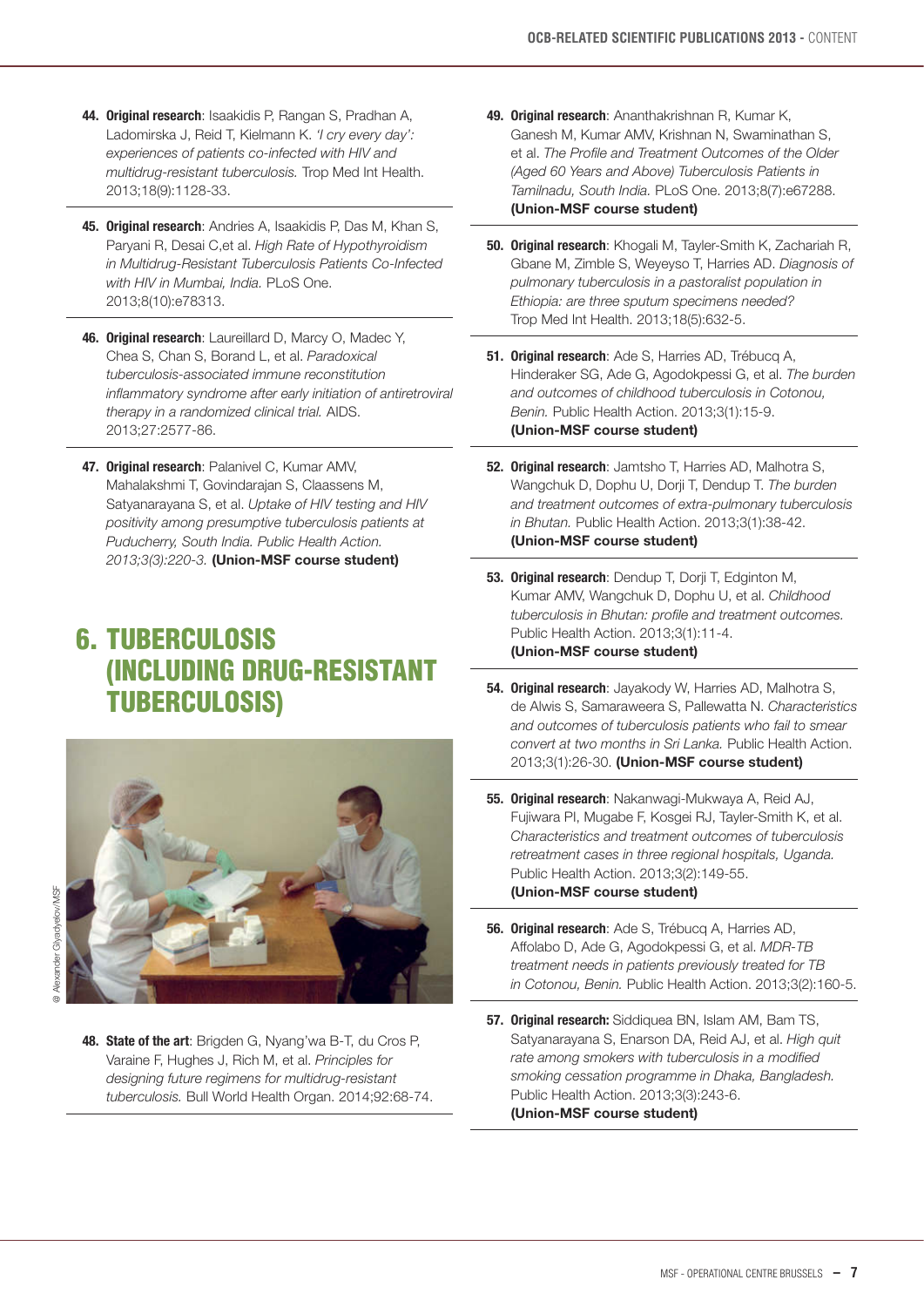- **58. Original Research**: Patra S, Lukhmana S, Tayler-Smith K, [Kannan AT, Satyanarayana S, Enarson DA, et al.](http://fieldresearch.msf.org/msf/handle/10144/311663) *Profile and treatment outcomes of elderly patients with tuberculosis in Delhi, India: implications for their management.* Trans R Soc Trop Med Hyg. 2013;107(12):763-8. **(Union-MSF course student)**
- **59. Original research**: Ade S, Harries AD, Trébucq AD, Hinderaker SG, Adè G, Agodokpessi G, et al. *National [profile and treatment outcomes of adult smear-negative](http://journals.plos.org/plosone/article?id=10.1371/journal.pone.0095603)  pulmonary TB patients in Benin.* Trans R Soc Trop Med Hyg. 2013;107:783-8. **(Union-MSF course student)**
- **60. Original research**: Ganzaya S, Naranbat N, Bissell K, Zachariah R. *Countrywide audit of multidrug-resistant [tuberculosis and treatment outcomes in Mongolia.](http://fieldresearch.msf.org/msf/handle/10144/311683)* Public Health Action.2013;3(4):333-6. **(Union-MSF course student)**
- **61. Original research**: Lim LK-Y, Enarson DA, Reid AJ, Satyanarayana S, Cutter J, Kyi Win KM, et al. *Notified [tuberculosis among Singapore residents by ethnicity,](http://fieldresearch.msf.org/msf/bitstream/10144/311686/1/Lim%20et%20al-2013-Notified%20TB%20among%20Singapore%20residents%20by%20ethnicity%202002-2011.pdf)  2002-2011.* Public Health Action. 2013;3(4):311-6. **(Union-MSF course student)**
- **62. Original research**: Khann S, Mao ET, Rajendra YP, Satyanarayana S, Nagaraja SB, Kumar AMV. *Linkage of Presumptive Multidrug Resistant Tuberculosis [\(MDR-TB\) Patients to Diagnostic and Treatment Services](http://journals.plos.org/plosone/article?id=10.1371/journal.pone.0059903)  in Cambodia.* PLoS One. 2013;8(4):e59903. **(Union-MSF course student)**
- **63. Original research**: Wahome E, Makori L, Gikera M, Wafula J, Chakaya J, Edginton ME, Kumar AMV. *Tuberculosis treatment outcomes among hospital [workers at a public teaching and national referral hospital](http://www.ncbi.nlm.nih.gov/pmc/articles/PMC3636254/)  in Kenya.* Public Health Action. 2013;3(4):323-7. **(Union-MSF course student)**

## **7. NUTRITION**



- **64. Original research**: Ali E, Zachariah R, Shams Z, Vernaeve L, Alders P, Salio F, et al. *Is mid-upper arm [circumference alone sufficient for deciding admission to](http://fieldresearch.msf.org/msf/handle/10144/302217)  a nutritional programme for childhood severe acute malnutrition in Bangladesh?* Trans R Soc Trop Med Hyg. 2013;107(5):319-23.
- **65. Original research**: Ali E, Zachariah R, Dahmane A, Van den Boogaard W, Shams Z, Akter T, et al. *Peanut-based ready-to-use therapeutic food: [acceptability among malnourished children and](http://fieldresearch.msf.org/msf/handle/10144/305730)  community workers in Bangladesh.* Public Health Action. 2013;3(2):128-35.
- **66. Original research**: Bhat PG, Kumar AMV, Naik B, Satyanarayana S, Deepak KG, Sreenivas A, et al. *Intensified Tuberculosis Case Finding among Malnourished Children in Nutritional Rehabilitation [Centres of Karnataka, India: Missed Opportunities.](http://journals.plos.org/plosone/article?id=10.1371/journal.pone.0084255)* PLoS One. 2013;8(12):e84255. **(Union-MSF course student)**
- **67. Original research**: Ali E, Zachariah R, Shams Z, Manzi M, Akter T, Alders P, et al. *Peanut-based ready-to-use therapeutic food: how acceptable and tolerated is it [among malnourished pregnant and lactating women in](http://onlinelibrary.wiley.com/doi/10.1111/mcn.12050/full)  Bangladesh?* Matern Child Nutr. 2013;Epub ahead of print.
- **68. Original research**: Kumar B, Shrivastava J, Satyanarayana S, Reid AJ, Ali E, Zodpey S, Agnani M. *How effective is the integration of facility and community [based management of severe acute malnutrition in India?](http://www.ingentaconnect.com/content/iuatld/pha/2013/00000003/00000004/art00003)* Public Health Action. 2013;3(4):265-70. **(Union-MSF course student)**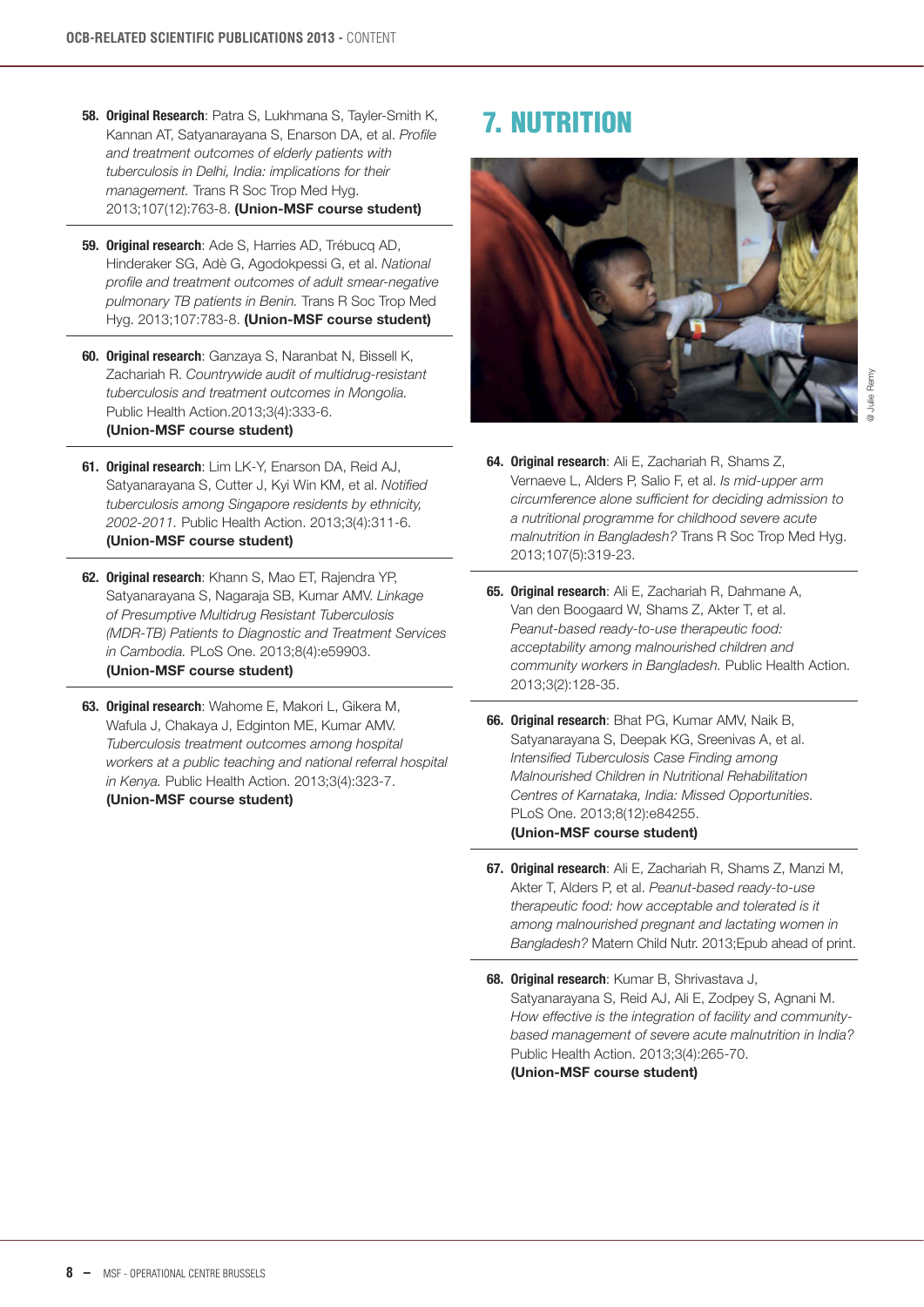#### 8. Non-Communicable **DISEASES**



- **69. Review**: Harries AD, Satyanarayana S, Kumar AMV, Nagaraja SB, Isaakidis P, Malhotra S, et al. *Epidemiology [and interaction of diabetes mellitus and tuberculosis](http://fieldresearch.msf.org/msf/handle/10144/305889)  and challenges for care: a review.* Public Health Action. 2013;3(S1):S3-9.
- **70. Original research**: Prakash BC, Ravish KS, Prabhakar B, Ranganath TS, Naik B, Satyanarayana S, et al. *[Tuberculosis-diabetes mellitus bidirectional screening](http://fieldresearch.msf.org/msf/handle/10144/305891)  at a tertiary care centre, South India.* Public Health Action. 2013;3(S1):S18-22.
- **71. Original research**: Kumpatla S, Sekar A, Achanta S, [Sharath BN, Kumar AMV, Harries AD, Viswanathan V.](http://www.ingentaconnect.com/content/iuatld/pha/2013/00000003/a00101s1/art00005)  *Characteristics of patients with diabetes screened for tuberculosis ina tertiary care hospital in South India.* Public Health Action. 2013;3(S1):S23-8.
- **72. Original research**: Dave P, Shah A, Chauhan M, Kumar AMV, Harries AD, Malhotra S, et al. *Screening [patients with tuberculosis for diabetes mellitus in Gujarat,](http://www.ingentaconnect.com/content/iuatld/pha/2013/00000003/a00101s1/art00006)  India.* Public Health Action. 2013;3(S1):S29-33.
- **73. Original research**: Naik B, Kumar AMV, Satyanarayana S, Suryakant MD, Swamy NMV, Nair S, et al. *Is screening for [diabetes among tuberculosis patients feasible at field](http://fieldresearch.msf.org/msf/handle/10144/305904)  level?* Public Health Action. 2013;3(S1):S34-7.
- **74. Original research**: Nair S, Kumari AK, Subramonianpillai J, Shabna DS, Kumar SM, Balakrishnan S, et al. *High [prevalence of undiagnosed diabetes among tuberculosis](http://fieldresearch.msf.org/msf/handle/10144/305903)  patients in peripheral health facilities in Kerala.* Public Health Action. 2013;3(S1):S38-42.
- **75. Original research**: Achanta S, Tekumalla RR, Jaju J, Purad C, Chepuri R, Samyukta R, et al. *Screening [tuberculosis patients for diabetes in a tribal area in South](http://www.ingentaconnect.com/content/iuatld/pha/2013/00000003/a00101s1/art00009)  India.* Public Health Action. 2013;3(S1):S43-7.
- **76. Original research**: Khanna A, Lohya S, Sharath BN, Harries AD. *Characteristics and treatment response in [patients with tuberculosis and diabetes mellitus in](http://www.ingentaconnect.com/content/iuatld/pha/2013/00000003/a00101s1/art00010)  New Delhi, India.* Public Health Action. 2013;3(S1):S48-50.
- **77. Original research**: Jali MV, Mahishale VK, Hiremath MB, [Satyanarayana S, Kumar AMV, Nagaraja SB, Isaakidis P.](http://fieldresearch.msf.org/msf/handle/10144/305890)  *Diabetes mellitus and smoking among tuberculosis patients in a tertiary care centre in Karnataka, India.* Public Health Action. 2013;3(S1):S51-3.
- **78. Original research**: India Tuberculosis-Diabetes Study Group. *[Screening of patients with tuberculosis for](http://fieldresearch.msf.org/msf/handle/10144/303517)  diabetes mellitus in India.* Trop Med Int Health. 2013;18(5):636-45.
- **79. Original research**: Varman S, Bullen C, Tayler-Smith K, Van den Bergh R, Khogali M. *Primary school compliance [with school canteen guidelines in Fiji and its association](http://fieldresearch.msf.org/msf/handle/10144/303516)  with student obesity.* Public Health Action. 2013;3(1):81-4. **(Union-MSF course student)**
- **80. Original research** Sobry A, Kizito W, Van den Bergh R, Tayler-Smith K, Isaakidis P, Cheti E, et al. *Caseload, management and treatment outcomes of patients with [hypertension and/or diabetes mellitus in a primary health](http://onlinelibrary.wiley.com/doi/10.1111/tmi.12210/abstract)  care programme in an informal setting.* Trop Med Int Health. 2014;19(1):47-57. **(Union-MSF course student)**
- **81. Original research**: Srivastava S, Malhotra S, Harries AD, Lal P, Arora M. *Correlates of tobacco quit attempts and cessation in the adult population of India: secondary [analysis of the Global Adult Tobacco Survey, 2009-10.](http://www.biomedcentral.com/1471-2458/13/263)* BMC Publ Health. 2013;13:263. **(Union-MSF course student)**
- **82. Original research**: Khader A, Ballout G, Shahin Y, Habebeh M, Farajallah L, Zeidan W, et al. *Diabetes [mellitus and treatment outcomes in Palestine refugees in](http://www.ingentaconnect.com/content/iuatld/pha/2013/00000003/00000004/art00002)  UNRWA primary health care clinics in Jordan.* Public Health Action. 2013;3(4):259-64.
- **83. Original research**: Khader A, Ballout G, ShahinY, Hababeh M, Farajallah L, Zeidan W, et al. *Treatment [outcomes in a cohort of Palestine refugees with diabetes](http://fieldresearch.msf.org/msf/handle/10144/314680)  mellitus followed through use of E-Health over 3 years in Jordan.* Trop Med Int Health. 2014;19(2):219-23.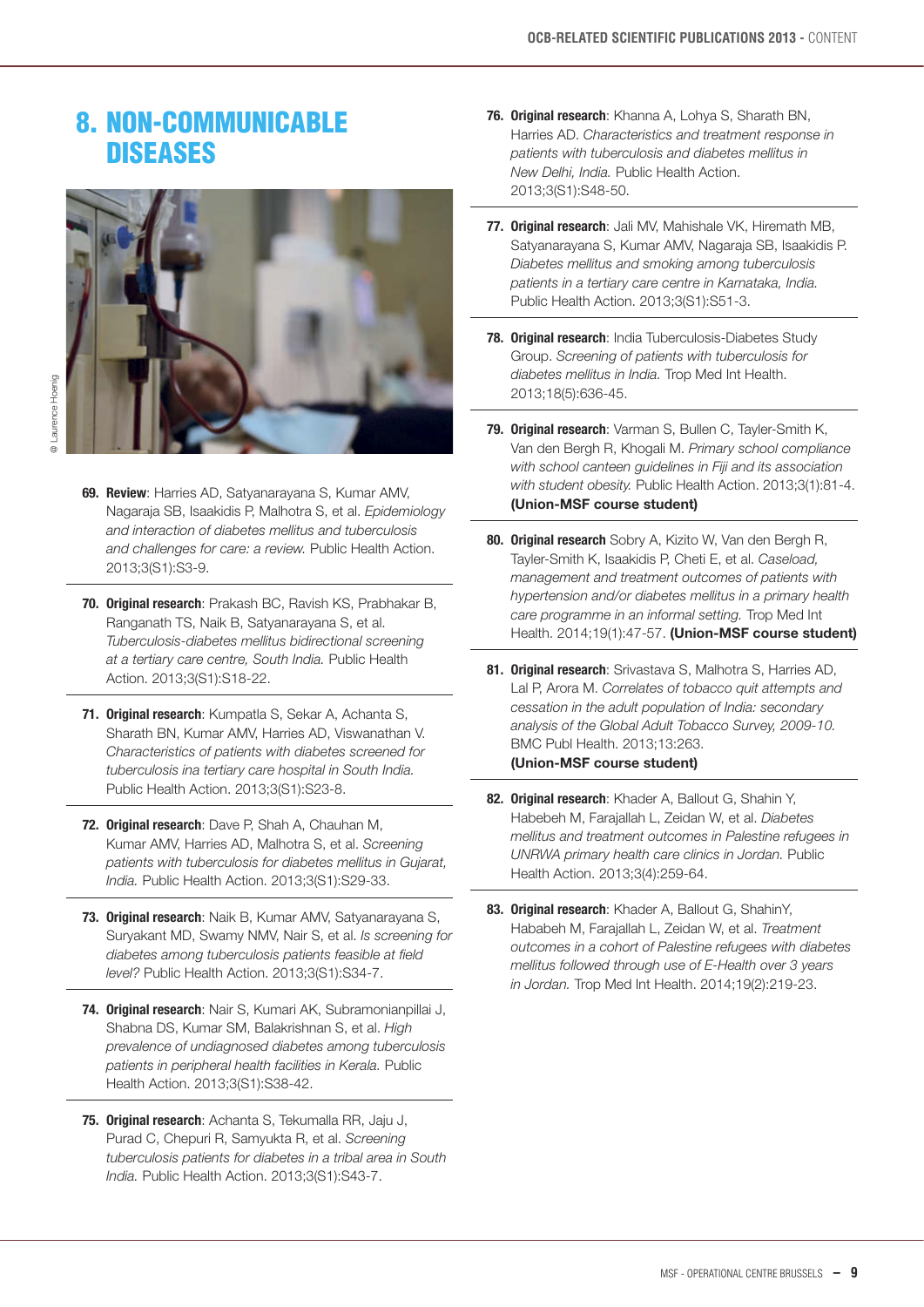#### 9. Rational Drug Use



- **84. Viewpoint comment on 88 & 101**: Kruger M. *[The importance of standard treatment guidelines in](http://www.ingentaconnect.com/content/iuatld/pha/2013/00000003/00000002/art00002)  paediatric practice in Africa.* Public Health Action. 2013;3(2):94.
- **85. Original research**: Njuguna C, Orrell C, Kaplan R, Bekker L-G, Wood R, Lawn S. *Rates of Switching [Antiretroviral Drugs in a Primary Care Service in South](http://journals.plos.org/plosone/article?id=10.1371/journal.pone.0063596)  Africa before and after Introduction of Tenofovir.* PLoS One. 2013;8(5):e63596.
- **86. Original research**: Phe T, Vlieghe E, Reid T, Harries AD, Lim K, Thai S, et al. *Does HIV status affect the aetiology, [bacterial resistance patterns and recommended empiric](http://onlinelibrary.wiley.com/doi/10.1111/tmi.12060/full)  antibiotic treatment in adult patients with bloodstream infection in Cambodia?* Trop Med Int Health. 2013;18(4):485-94. **(Union-MSF course student)**
- **87. Original research**: Wandeler G, Gsponer T, Mulenga L, Garone D, Wood R, Maskew M,et al. *AZT impairs [immunological recovery on first-line ART: collaborative](http://fieldresearch.msf.org/msf/handle/10144/336364)  analysis of cohort studies in Southern Africa.* AIDS. 2013;27:2225-32.
- **88. Original research**: De Bruycker M, Van den Bergh R, [Dahmane A, Khogali M, Schiavetti B, Nzomukunda Y,](http://fieldresearch.msf.org/msf/handle/10144/311691)  et al. *Non-adherence to standard treatment guidelines in a rural paediatric hospital in Sierra Leone.* Public Health Action. 2013;3(2):118-24. **(Union-MSF course student)**
- **89. Original research**: Pillay P, Ford N, Shubber Z, Ferrand RA. *Outcomes for Efavirenz versus Nevirapine-Containing [Regimens for Treatment of HIV-1 Infection: A Systematic](http://fieldresearch.msf.org/msf/handle/10144/303533)  Review and Meta-Analysis.* PLoS One. 2013,8(7):e68995.

#### 10. Sexual and reproductive health



- **90. Viewpoint**: Martinez Pérez G, Shah S. *On MeSH : [have female genitalie fallen into oblivion?](http://onlinelibrary.wiley.com/doi/10.1111/jsm.12264/abstract)* J Sex Med. 2013;10(10):2605-6.
- **91. [Viewpoint comment on 93](http://www.ingentaconnect.com/content/iuatld/pha/2013/00000003/00000002/art00001?crawler=true)**: Bartels SA. *Sexual and gender-based violence.* Public Health Action. 2013;3(2):93.
- **92. Original research**: Tuinakelo LR, Tayler-Smith K, Khogali M, Marks GB. *[Prevalence of anaemia, syphilis and hepatitis](http://www.ingentaconnect.com/content/iuatld/pha/2013/00000003/00000001/art00020)  B in pregnant women in Nausori*, Fiji. Public Health Action. 2013;3(1):72-5. **(Union-MSF course student)**
- **93. Original research**: Buard V, Van den Bergh R, Tayler-Smith K, Goda P, Sobry A, Kosgei RJ, et al. *[Characteristics, medical management and outcomes of](http://www.ingentaconnect.com/content/iuatld/pha/2013/00000003/00000002/art00007)  survivors of sexual gender-based violence,* Nairobi, Kenya. Public Health Action. 2013;3(2):109-12. **(Union-MSF course student)**
- **94. Original research**: Bishinga A, Zachariah R, Hinderaker S, Tayler-Smith K, Khogali M, van Griensven J, et al. *High [loss to follow-up following obstetric fistula repair surgery](http://fieldresearch.msf.org/msf/handle/10144/305729?mode=full)  in rural Burundi: is there a way forward?* Public Health Action. 2013;3(2):113-7. **(Union-MSF course student)**
- **95. Original research**: Isaakidis P, Pimple S, Varghese B, Khan S, Mansoor H, Ladomirska J, et al. *HPV infection, [cervical abnormalities, and cancer in HIV-infected women](http://fieldresearch.msf.org/msf/handle/10144/303541)  in Mumbai, India: 12-month follow-up.* Int J Women's Health. 2013;5:487-94.
- **96. Original research**: Tayler Smith K, Zachariah R, Manzi M, Van den Boogaard W, Nyandwi G, Reid T, et al. *An ambulance referral network improves access to [emergency obstetric and neonatal care in a district of](http://fieldresearch.msf.org/msf/handle/10144/305800)  rural Burundi with high maternal mortality.* Trop Med Int Health. 2013;18(8):993-1001.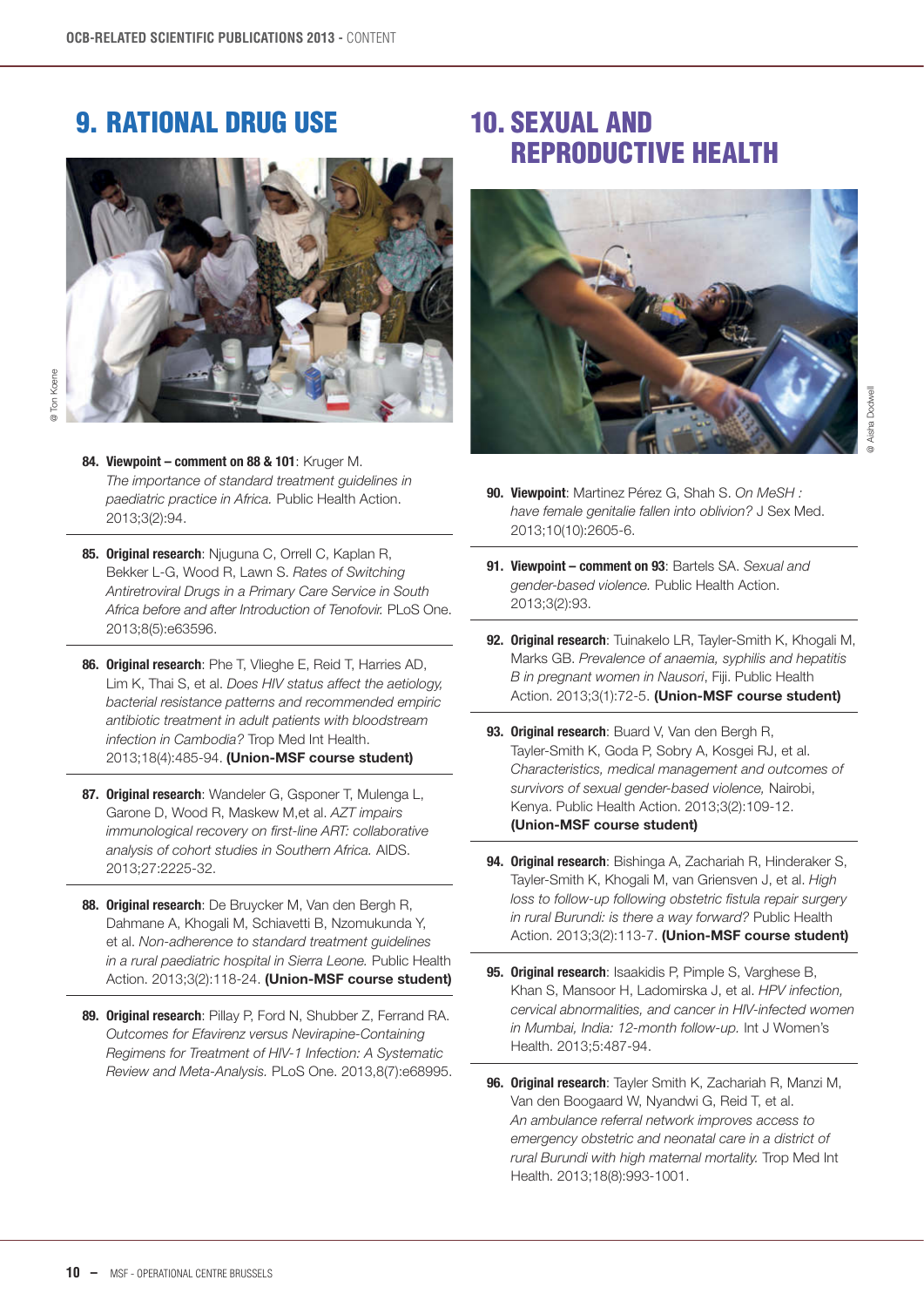- **97. Original research**: Kosgei RJ, Szkwarko D, Callens S, Gichangi P, Temmerman M, Kihara A-B, et al. *Screening [for tuberculosis in pregnancy: do we need more than a](http://fieldresearch.msf.org/msf/handle/10144/311687)  symptom screen? Experience from western Kenya.* Public Health Action. 2013;3(4):294-8. **(Union-MSF course student)**
- **98. Original research**: Njagi SK, Mugo NR, Reid AJ, Satyanarayana S, Tayler-Smith K, KizitoW, et al. *Prevalence and incidence of cervical intra-epithelial [neoplasia among female sex workers in Korogocho,](http://fieldresearch.msf.org/msf/handle/10144/311662?mode=full)  Kenya.* Public Health Action. 2013;3(4):271-5. **(Union-MSF course student)**
- **99. Original research**: Zuniga I, Van den Bergh R, Ndelema B, Bulckaert D, Manzi M, Lambert V, et al. *Characteristics [and mortality of neonates in an emergency obstetric and](http://fieldresearch.msf.org/msf/handle/10144/311643)  neonatal care facility, rural Burundi.* Public Health Action. 2013;3(4):276-81. **(Union-MSF course student)**

### 12. CONFLICTS & Humanitarian Emergencies



# 11. Surgery, Anaesthesia & Emergency Department



**100. Original research**: Dalwai MK, Tayler-Smith K, Trelles M, Jemmy J-P, Maikéré J, Twomey M, et al. *Implementation [of a triage score system in an emergency room in](http://fieldresearch.msf.org/msf/handle/10144/295252)  Timergara, Pakistan.* Public Health Action. 2013;3(1):43-5.

**101. Original research**: Ngoy BB, Zachariah R., Hinderaker SG, Khogali M, Manzi M, van Griensven J. *Paediatric [in-patient care in a conflict-torn region of Somalia:](http://fieldresearch.msf.org/msf/handle/10144/314673)  are hospital outcomes of acceptable quality?* Public Health Action. 2013;3(2):125-7.